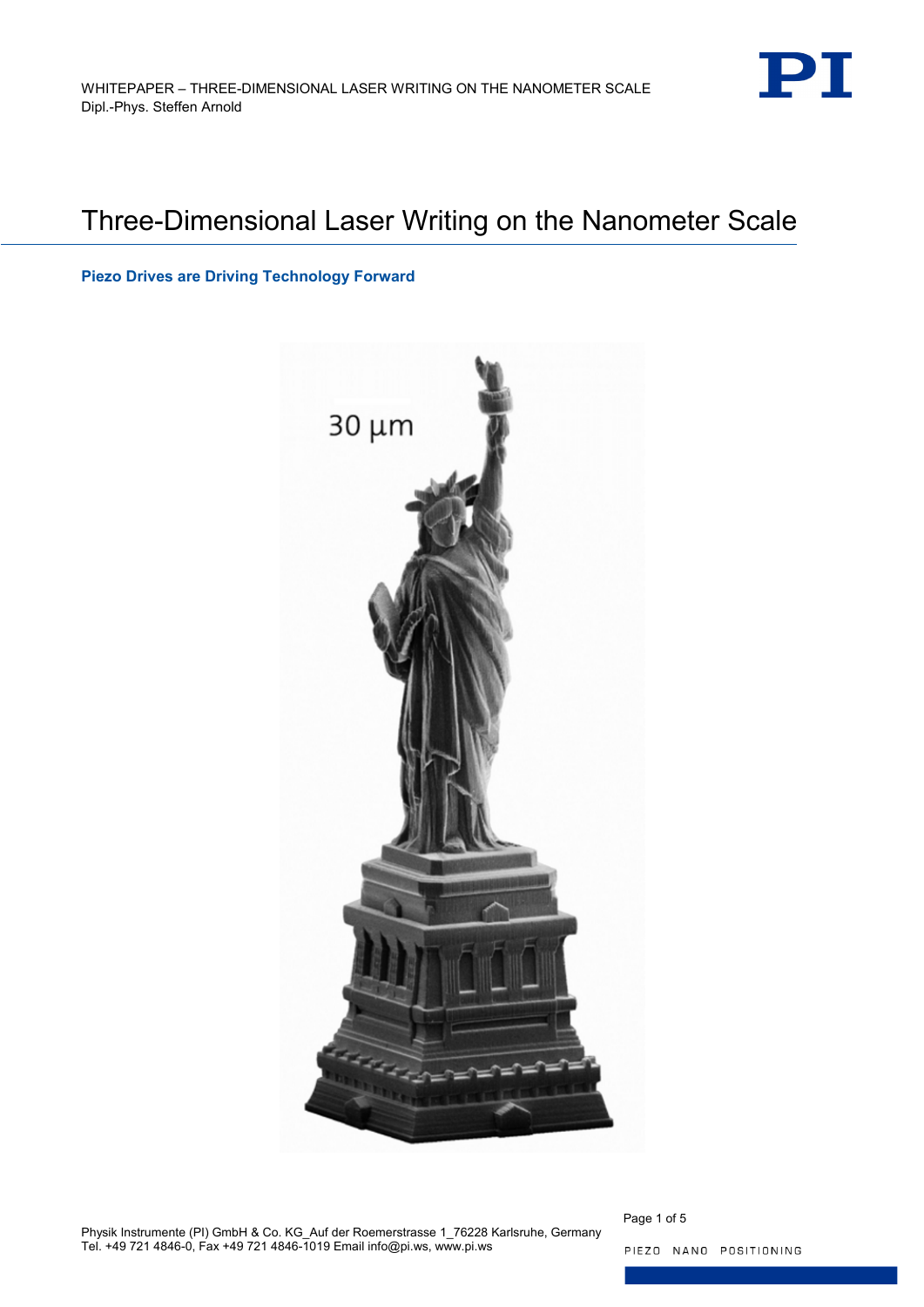

The best possible positioning accuracy is now mandatory in many fields of application. The examples stretch from the manufacture of semiconductors through biotechnology to optical metrology and microscopy. Nanopositioning systems with piezoelectric actuators are usually the devices of choice in such applications. They operate with repeatabilities in the nanometer range with response times below a millisecond, are vacuumcompatible and work in a wide temperature range. And so, they are opening up new fields of operation for the precision positioning systems. New laser lithography systems are a typical example.



*Fig. 1 Novel laser lithography system from Nanoscribe GmbH which – for the first time – allows the production of complex three-dimensional microstructures and nanostructures using photo-sensitive materials (Image: Nanoscribe GmbH)*

<span id="page-1-0"></span>Nanoscribe GmbH, which was founded at the end of 2007 in Eggenstein-Leopoldshafen, has launched a new laser lithography system [\(Fig. 1\)](#page-1-0) which, for the first time, allows the production of complex three-dimensional microstructures and nanostructures using photosensitive materials. More than seven years of research flowed into the start-up company, at both the Institute for Nanotechnology at the Karlsruhe Research Center (FZK) as well as at the Institute for Applied Physics at the University of Karlsruhe (TH).

Many applications, especially those in the field of research and development, will benefit from the new lithography system, which can be used to produce reproducible structures on submicrometer scales fully automatically and with a design flexibility not previously known.



*Fig. 2 A matrix for cell biology produced with 3D lithography (Image: Nanoscribe GmbH)*

<span id="page-1-1"></span>Typical fields of application for the new technology are, for instance, the production of three-dimensional matrices for cellular biology [\(Fig. 2\)](#page-1-1), the manufacture of micro-optical components or photonic crystals [\(Fig. 3\)](#page-2-0) and also as a rapid-prototyping instrument for microfluidic and nanofluidic systems and their production in small batches.

The desired structures can be designed and then imported using any CAD software which supports the DXF format, or alternatively by using the specially developed script language GWL, which is specially designed to meet the needs of 3D structuring.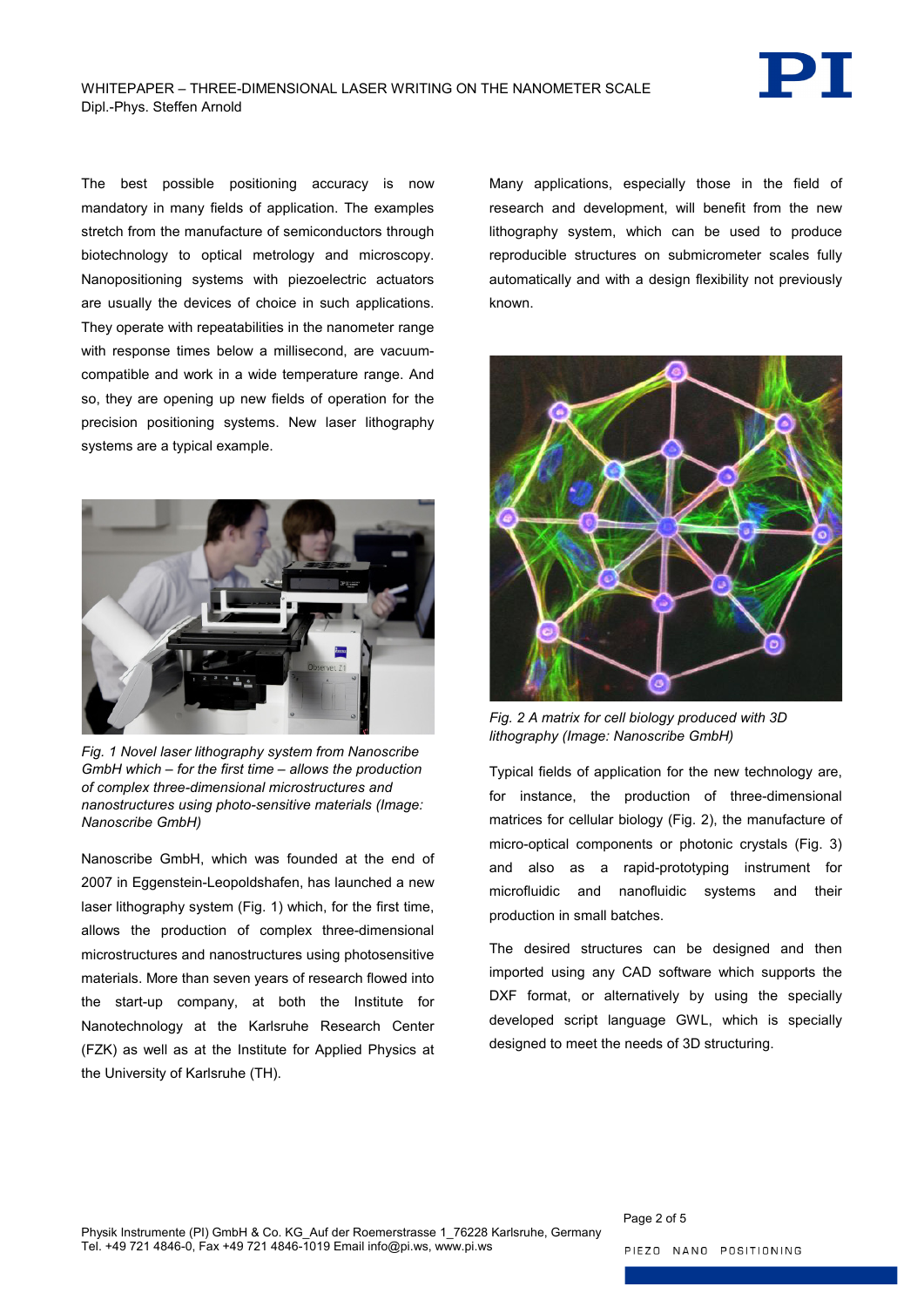



*Fig. 3 Photonic crystal (Image: Nanoscribe GmbH)*

# <span id="page-2-0"></span>Track widths down to 150 nm are possible

The operating principle of the new lithography process, which is suitable for a large number of commercially available photoresists, is easily understood: Ultra-short laser pulses are strongly focused into the material, which is thus exposed by means of a nonlinear optical process in the focal point. Like a pen that is moved in three dimensions, the laser beam writes on the material following arbitrary paths. It is thus possible to achieve track widths from several micrometers down to 150 nm. Two-dimensional or 2½ D structurings are, of course, also possible and have a resolution which is significantly higher than that allowed by conventional systems up to now.

High precision can only be achieved with threedimensional lithography if the corresponding accurate positioning is possible, however. "During the writing process, both the laser and the focus remain fixed, the sample is moved according to the three-dimensional writing task," explains Martin Hermatschweiler [\(Fig. 4\)](#page-2-1), CEO of Nanoscribe GmbH.

"This enables us to achieve very high quality results. This positioning task is made all the more difficult by the fact that it is not sufficient to drive to specific positions very accurately. The path here is just as important as the destination, which means the application must also have a precise trajectory control. During the journey, we can then vary the laser intensity according to the acceleration or delay of the drive system in order to achieve the required lithography result."



*Fig. 4 Martin Hermatschweiler, CEO of Nanoscribe GmbH (Image: Nanoscribe GmbH)*

# <span id="page-2-1"></span>Positioning System with Piezo Drive and Parallel Motor Metrology for Fine Adjustments

One of the key components for the demands is thus the positioning system from Physik Instrumente (PI). PI offers the largest selection of high-speed and highresolution piezo nanopositioning system for scientific and industrial applications in the world (Figure 5). "The piezo stage can easily be mounted on the XY scanner stage usually used with microscopes for the coarse adjustment (Figure 6). It operates with scanning ranges up to 300  $\times$  300  $\times$  300 µm<sup>3</sup>, and the repeatability is in the nanometer range," Hermatschweiler is happy to explain.

Page 3 of 5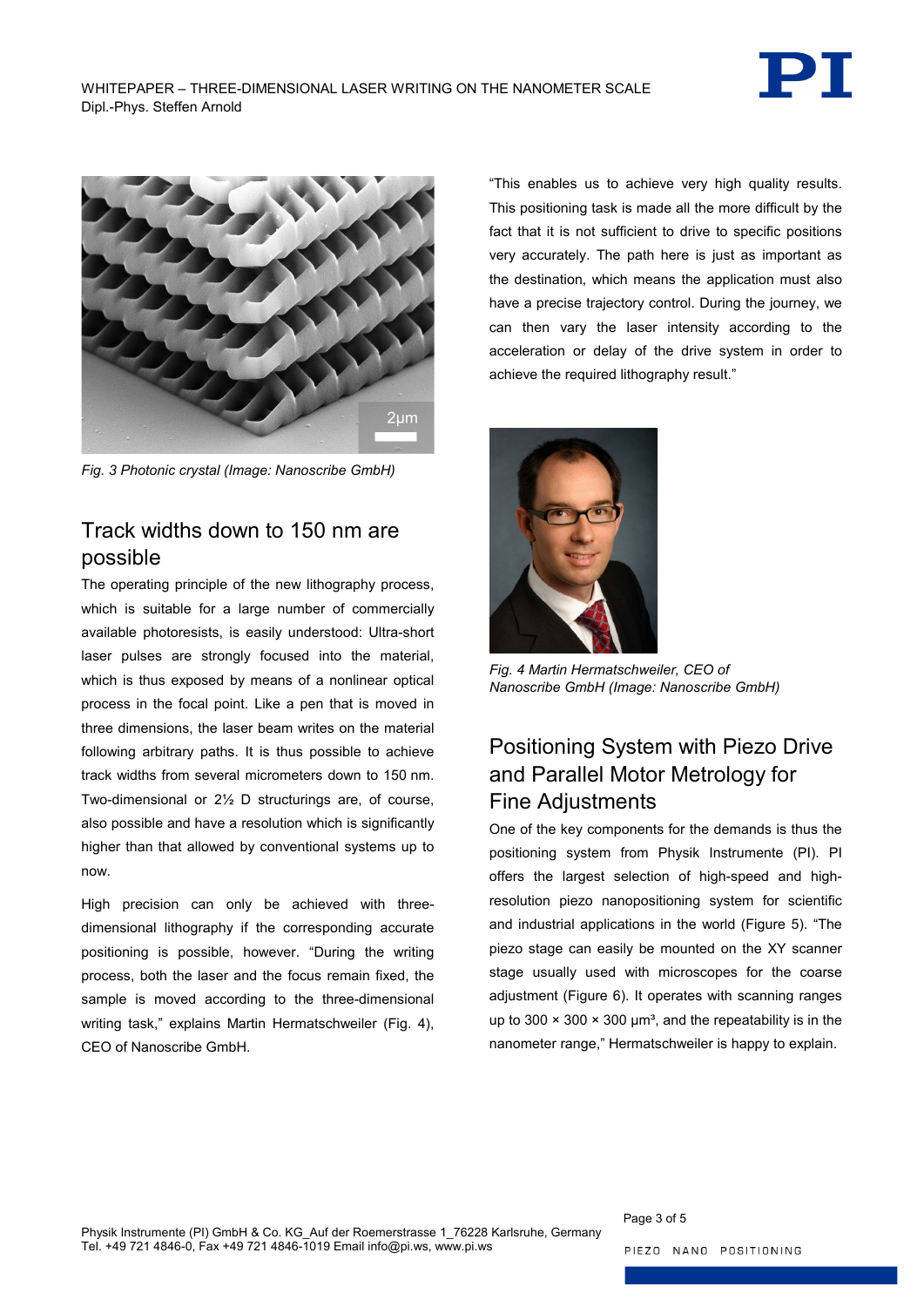



*Fig. 5 The high-speed and high-resolution piezo nanopositioning systems are suitable for a wide variety of scientific and industrial applications (Image: PI)*

The high-precision capacitive sensors integrated into the positioning system ensure the accurate actual value measurement which is required to move the sample with precision below the laser is achieved. They record the motion directly and thus make it possible to have higher phase fidelity and bandwidth than indirect systems.



*Fig. 6 The fine adjustment of object or sample is carried out by the piezo nanopositioning system, which not only operates with high accuracy but can also be readily integrated into the application (Image: PI / Nanoscribe GmbH)*

The way it is constructed as a parallel kinematics multiaxis system also contributes to the high positioning accuracy because the driving force of the nanopositioning systems are preloaded, extremely durable high-performance piezo actuators, which are integrated into a friction-free parallel kinematics guiding system with FEM optimized flexures.

This means all piezo actuators act on a central platform. And so all axes can be made to behave with identical dynamics. This is particularly advantageous with 3D lithography because the samples can have any type of structure. One "slower" axis, which would be unproblematic for a linear scan, for example, would have detrimental effects here. Moreover, the sensorics register all closed-loop controlled degrees of freedom simultaneously. This parallel metrology makes it possible to actively prevent axis crosstalk and lateral runout. This benefits the track accuracy and reproducibility.





The trajectory control required here is carried out by a digital controller constructed as a PCI board. Both the nanopositioning system and the PCI board come from the PI program and the former is specially matched to the multi-axis parallel kinematics piezo nanopositioning systems.

"It is even possible to meet the very high demands which our 3D lithography systems make on the track accuracy" adds Hermatschweiler. The highly accurate piezo nanopositioning systems have thus made a significant contribution to driving lithography technology a decisive step forward.

#### Physik Instrumente (PI) GmbH & Co. KG\_Auf der Roemerstrasse 1\_76228 Karlsruhe, Germany Tel. +49 721 4846-0, Fax +49 721 4846-1019 Email info@pi.ws, www.pi.ws

Page 4 of 5